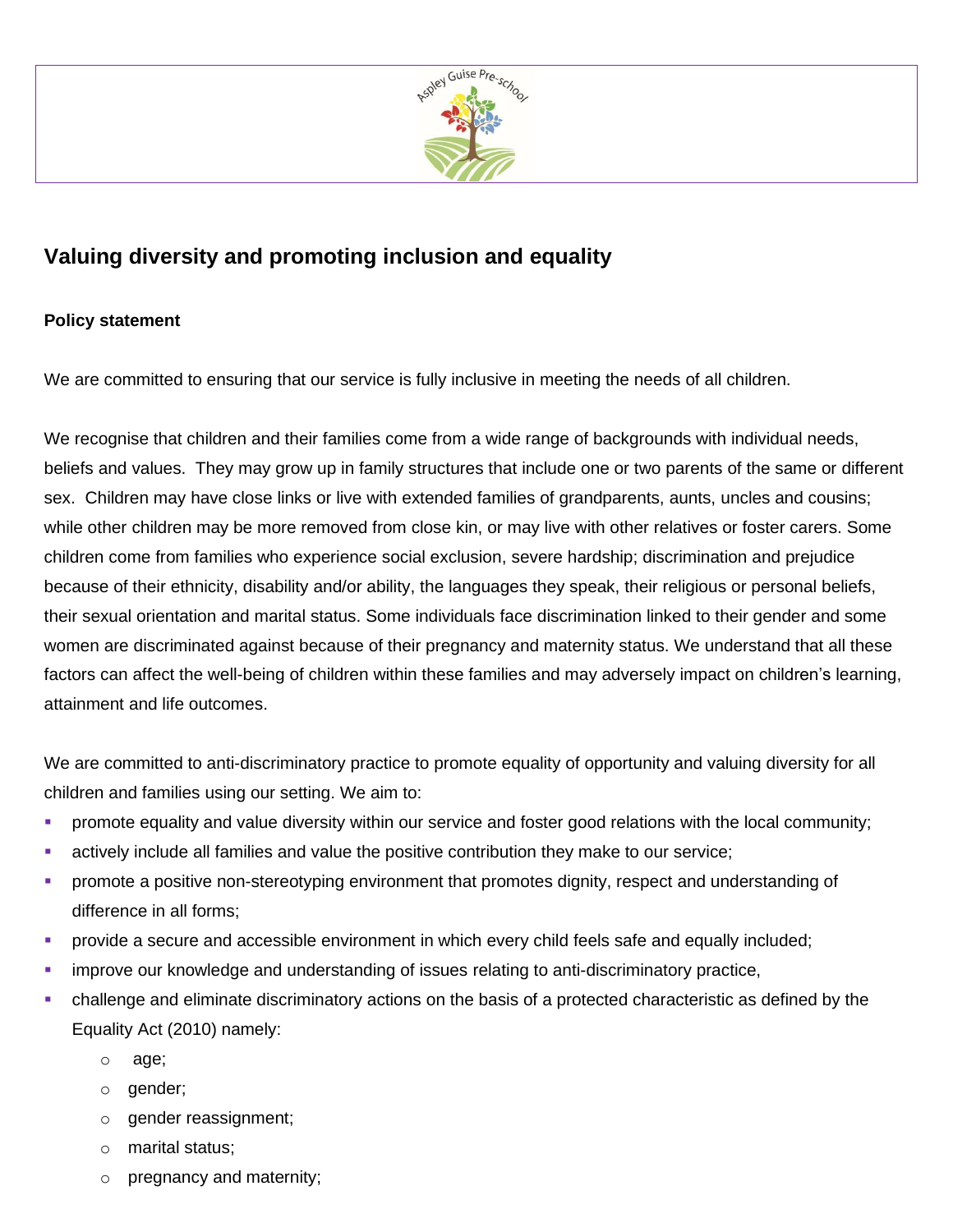- o race;
- o disability;
- o sexual orientation; and
- o religion or belief.
- **•** where possible, take positive action to benefit groups or individuals with protected characteristics who are disadvantaged, have a disproportional representation within the service or need different things from the service.

# **Procedures**

# *Admissions*

Our setting is open and accessible to all members of the community.

- We base our Admissions Policy on a fair system.
- We do not discriminate against a child or their family in our service provision, including preventing their entry to our setting based on a protected characteristic as defined by the Equality Act (2010).
- We advertise our service widely.
- We provide information in clear, concise language, whether in spoken or written form and provide information in other languages (where ever possible).
- We reflect the diversity of our community and wider society in our publicity and promotional materials.
- We provide information on our offer of provision for children with special educational needs and disabilities.
- We ensure that all parents are made aware of our Valuing Diversity and Promoting Inclusion and Equality Policy.
- We make reasonable adjustments to ensure that disabled children can participate successfully in the services and in the curriculum offered by the setting.
- We ensure, wherever possible, that we have a balanced intake of boys and girls in the setting.
- We take action against any discriminatory, prejudice, harassing or victimising behaviour by [our/my] staff, volunteers or parents whether by:
	- **-** direct discrimination someone is treated less favourably because of a protected characteristic e.g. preventing families of a specific ethnic group from using the service;
	- **-** indirect discrimination someone is affected unfavourably by a general policy e.g. children must only speak English in the setting;
	- **-** discrimination arising from a disability someone is treated less favourably because of something connected with their disability e.g. a child with a visual impairment is excluded from an activity;
	- **-** association discriminating against someone who is associated with a person with a protected characteristic e.g. behaving unfavourably to someone who is married to a person from a different cultural background; or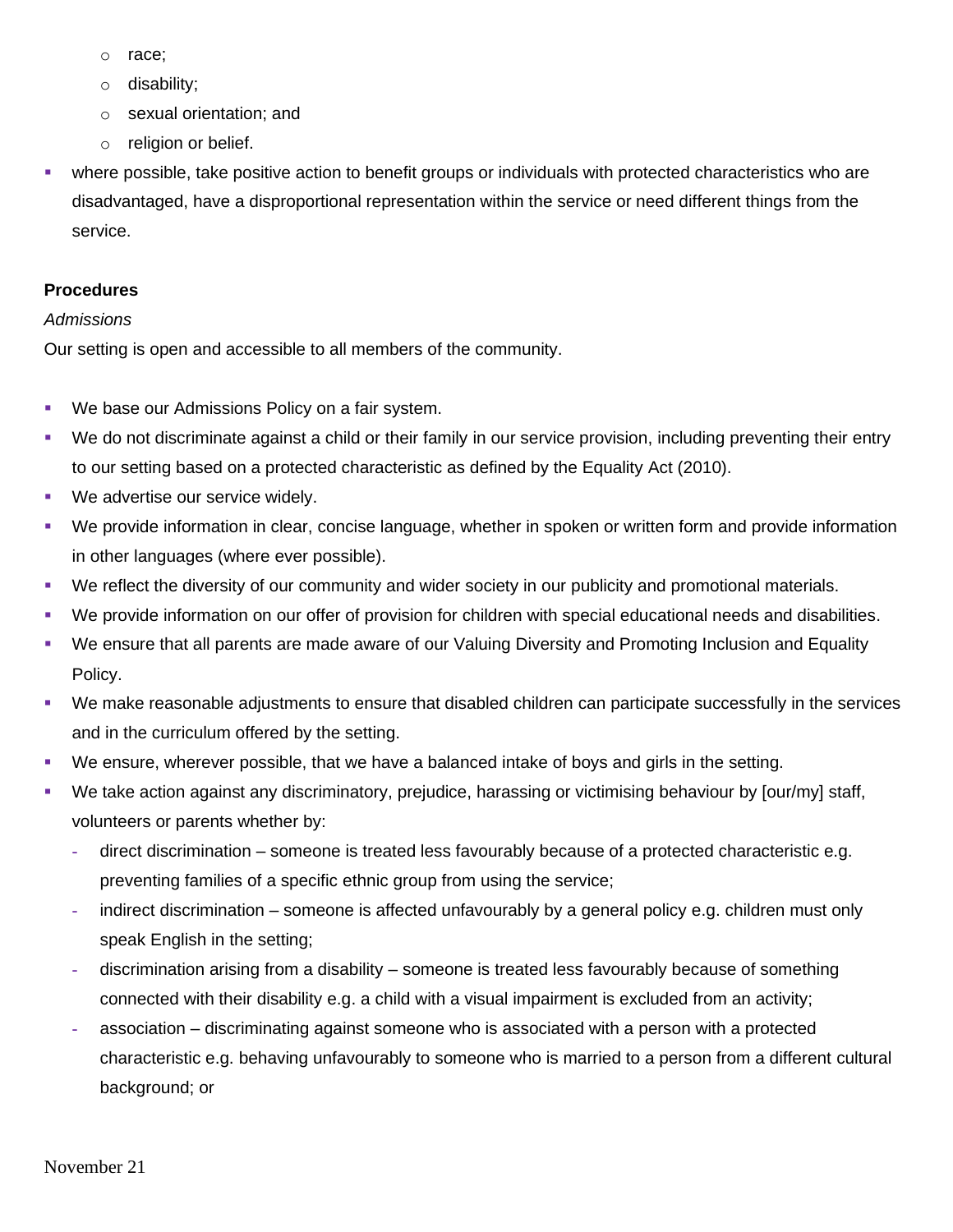- **-** perception discrimination on the basis that it is thought someone has a protected characteristic e.g. making assumptions about someone's sexual orientation.
- We will not tolerate behaviour from an adult who demonstrates dislike or prejudice towards individuals who are perceived to be from another country (xenophobia).
- Displaying of openly discriminatory xenophobic and possibly offensive or threatening materials, name calling, or threatening behaviour are unacceptable on, or around, our premises and will be dealt with immediately and discreetly by asking the adult to stop using the unacceptable behaviour and inviting them to read and to act in accordance with the relevant policy statement and procedure. Failure to comply may lead to the adult being excluded from the premises.

# *Employment*

- We advertise posts and all applicants are judged against explicit and fair criteria.
- **EXECT** Applicants are welcome from all backgrounds and posts are open to all.
- We may use the exemption clauses in relevant legislation to enable the service to best meet the needs of the community.
- The applicant who best meets the criteria is offered the post, subject to references and suitability checks. This ensures fairness in the selection process.
- All our job descriptions include a commitment to promoting equality, and recognising and respecting diversity as part of their specifications.
- We monitor our application process to ensure that it is fair and accessible.

# *Training*

- We seek out training opportunities for our staff and volunteers to enable them to develop anti-discriminatory and inclusive practices.
- We ensure that our staff are confident and fully trained in administering relevant medicines and performing invasive care procedures on children when these are required.
- We review our practices to ensure that we are fully implementing our policy for Valuing Diversity and Promoting Equality.

# *Curriculum*

The curriculum offered in our setting encourages children to develop positive attitudes about themselves as well as about people who are different from themselves. It encourages development of confidence and self esteem, empathy, critical thinking and reflection.

We ensure that our practice is fully inclusive by:

- creating an environment of mutual respect and tolerance;
- **•** modelling desirable behaviour to children and helping children to understand that discriminatory behaviour and remarks are hurtful and unacceptable;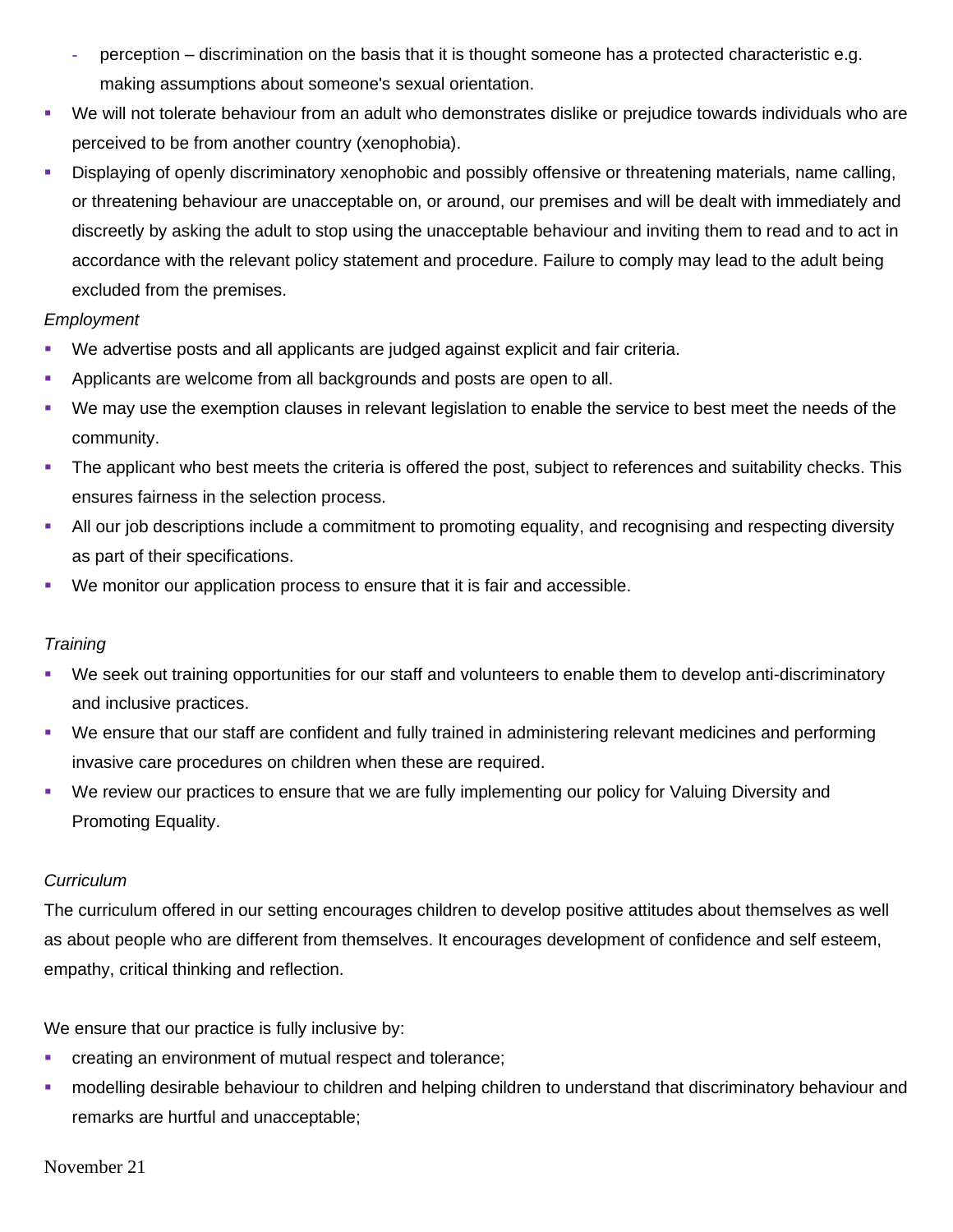- **•** positively reflecting the widest possible range of communities within resources;
- **•** avoiding use of stereotypes or derogatory images within our books or any other visual materials;
- celebrating locally observed festivals and holy days;
- ensuring that children learning English as an additional language have full access to the curriculum and are supported in their learning;
- **E** ensuring that disabled children with and without special educational needs are fully supported;
- **ensuring that children speaking languages other than English are supported in the maintenance and** development of their home languages

We will ensure that our environment is as accessible as possible for all visitors and service users. We do this by:

- undertaking an access audit to establish if the setting is accessible to all disabled children and adults. If access to the setting is found to treat disabled children or adults less favourably, then we make reasonable adjustments to accommodate the needs of disabled children and adults.
- **•** fully differentiating the environment, resources and curriculum to accommodate a wide range of learning, physical and sensory needs.

# *Valuing diversity in families*

- We welcome the diversity of family lifestyles and work with all families.
- We encourage children to contribute stories of their everyday life to the setting.
- We encourage mothers, fathers and other carers to take part in the life of the setting and to contribute fully.
- **•** For families who speak languages in addition to English, we will develop means to encourage their full inclusion.
- We offer a flexible payment system for families experiencing financial difficulties and offer information regarding sources of financial support.
- We take positive action to encourage disadvantaged and under-represented groups to use the setting.

#### *Food*

- We work in partnership with parents to ensure that dietary requirements of children that arise from their medical, religious or cultural needs are met where ever possible.
- We help children to learn about a range of food, and of cultural approaches to mealtimes and eating, and to respect the differences among them.

#### *Meetings*

- **Meetings are arranged to ensure that all families who wish to may be involved in the running of the setting.**
- We positively encourage fathers to be involved in the setting, especially those fathers who do not live with the child.